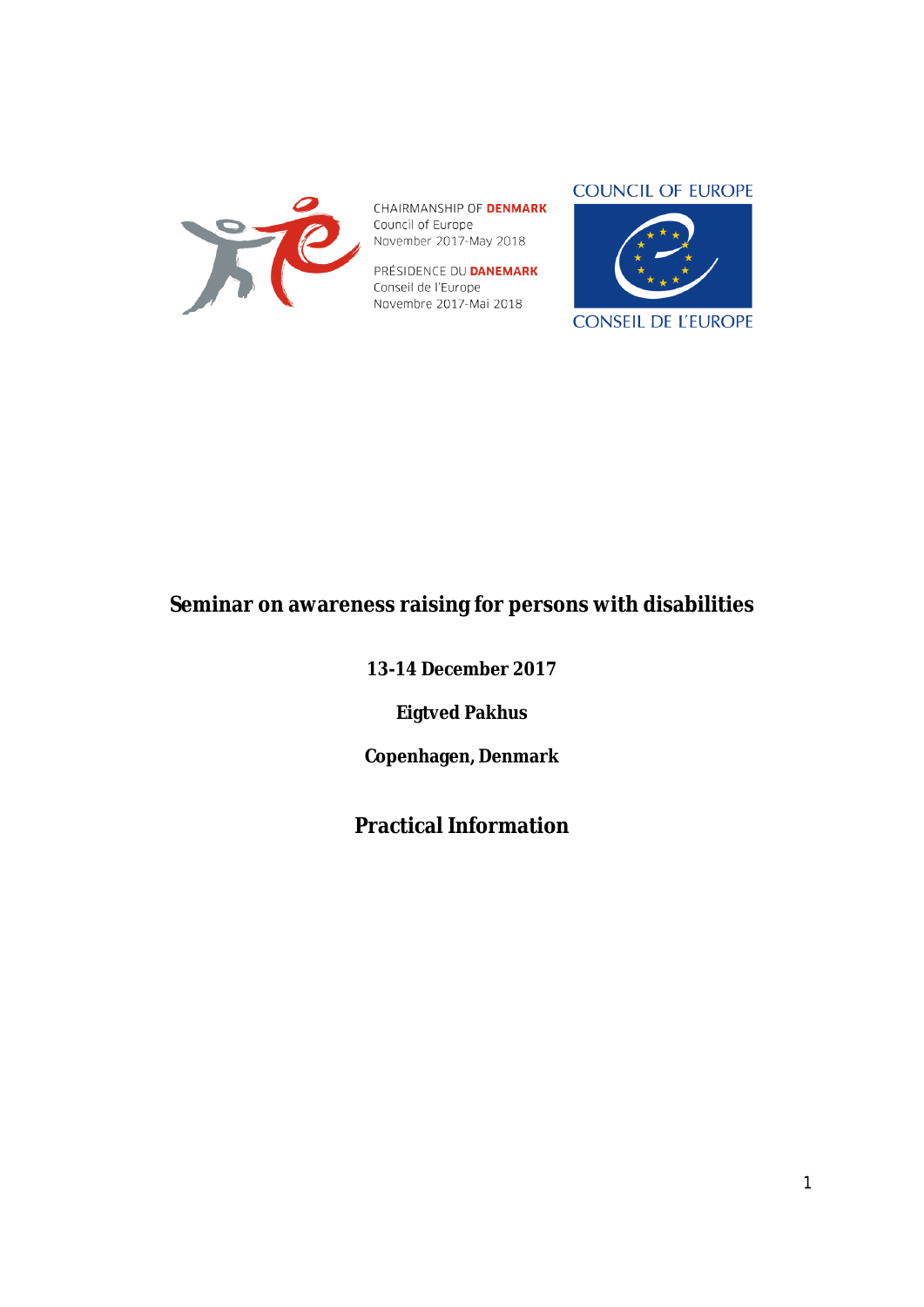#### Table of contents

<span id="page-1-0"></span>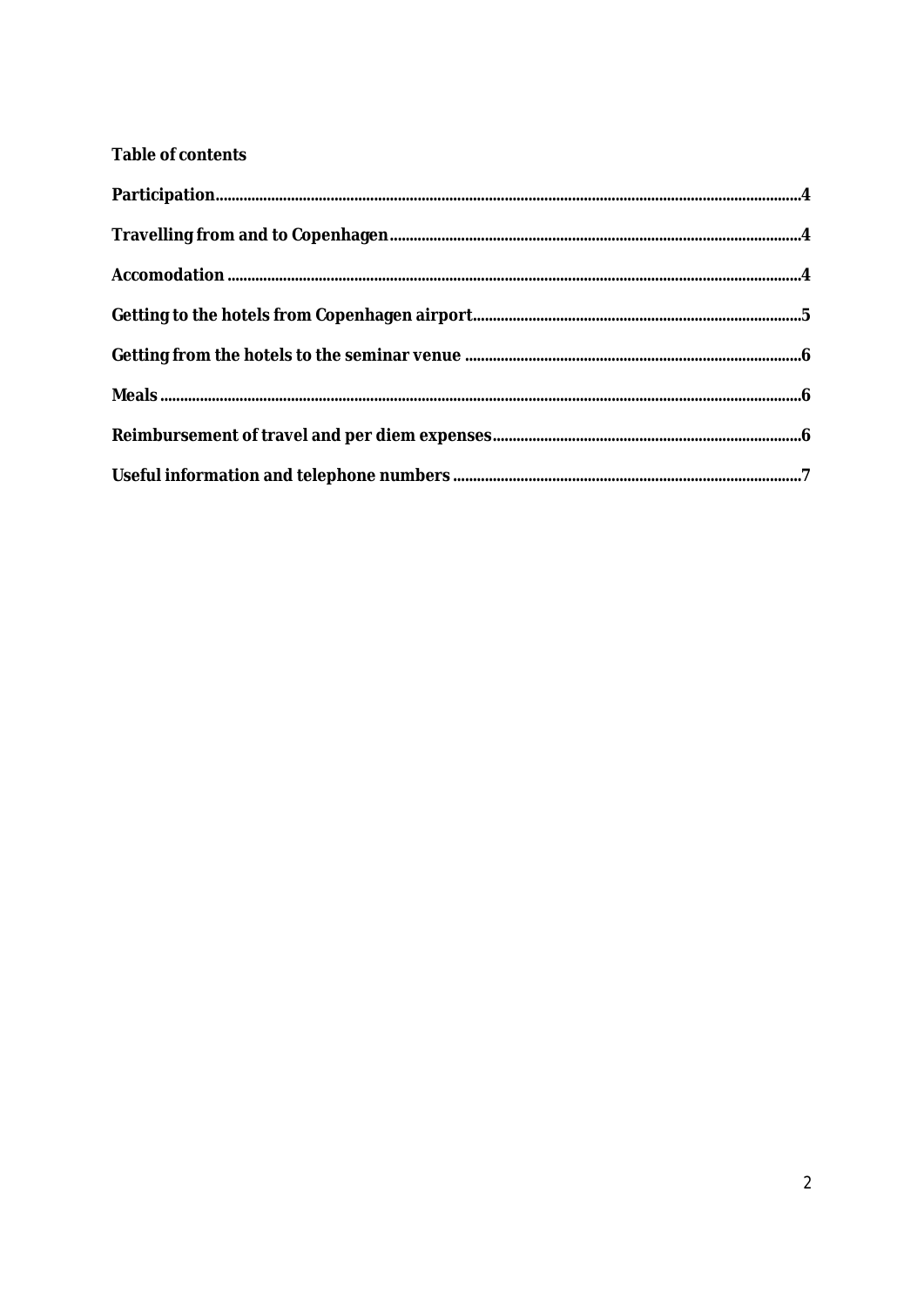# **Participation**

Participation in the seminar is upon receipt of a personal invitation letter via e-mail. Also, personal assistants accompanying participants having any kind of impairment should also have received a personal invitation letter. All participants are registered in the list of participants which are kindly requested to sing upon their arrival on the first day of the seminar.

# <span id="page-2-0"></span>**Travelling from and to Copenhagen**

Copenhagen is a Schengen Area member state. If your country is not a member state of the Schengen Area, a visa is required to travel to Denmark. Participants are requested to make their own arrangements for issuing their visa on time. You can find more information on the Schengen Area member states [here](https://www.schengenvisainfo.com/schengen-visa-countries-list/) and on the countries requiring vis[a here](https://www.schengenvisainfo.com/who-needs-schengen-visa/).

Countries represented in the seminar and needing a visa to enter Schengen Area

- 1. Azerbaijan
- 2. Armenia

For more information on visa arrangements and requirement, please consult the [Danish](http://um.dk/en/travel-and-residence/danish-visa-rules)  [Ministry of Foreign Affairs](http://um.dk/en/travel-and-residence/danish-visa-rules)

## <span id="page-2-1"></span>**Accommodation**

Accommodation is provided by the Council of Europe. Hotel rooms for 2 overnight stays (12 and 13 December) including breakfast have been booked at the hotel [Radisson Blu Scandinavia](https://www.radissonblu.com/en/scandinaviahotel-copenhagen)  [Hotel](https://www.radissonblu.com/en/scandinaviahotel-copenhagen). For persons with impairments, rooms with special arrangements have been booked, as requested.

The hotel has an access ramp for persons with mobility impairments.

**If you wish to stay extra nights on your own expenses, please make sure that you have already communicated that to the Secretariat of the Rights of Persons with Disabilities**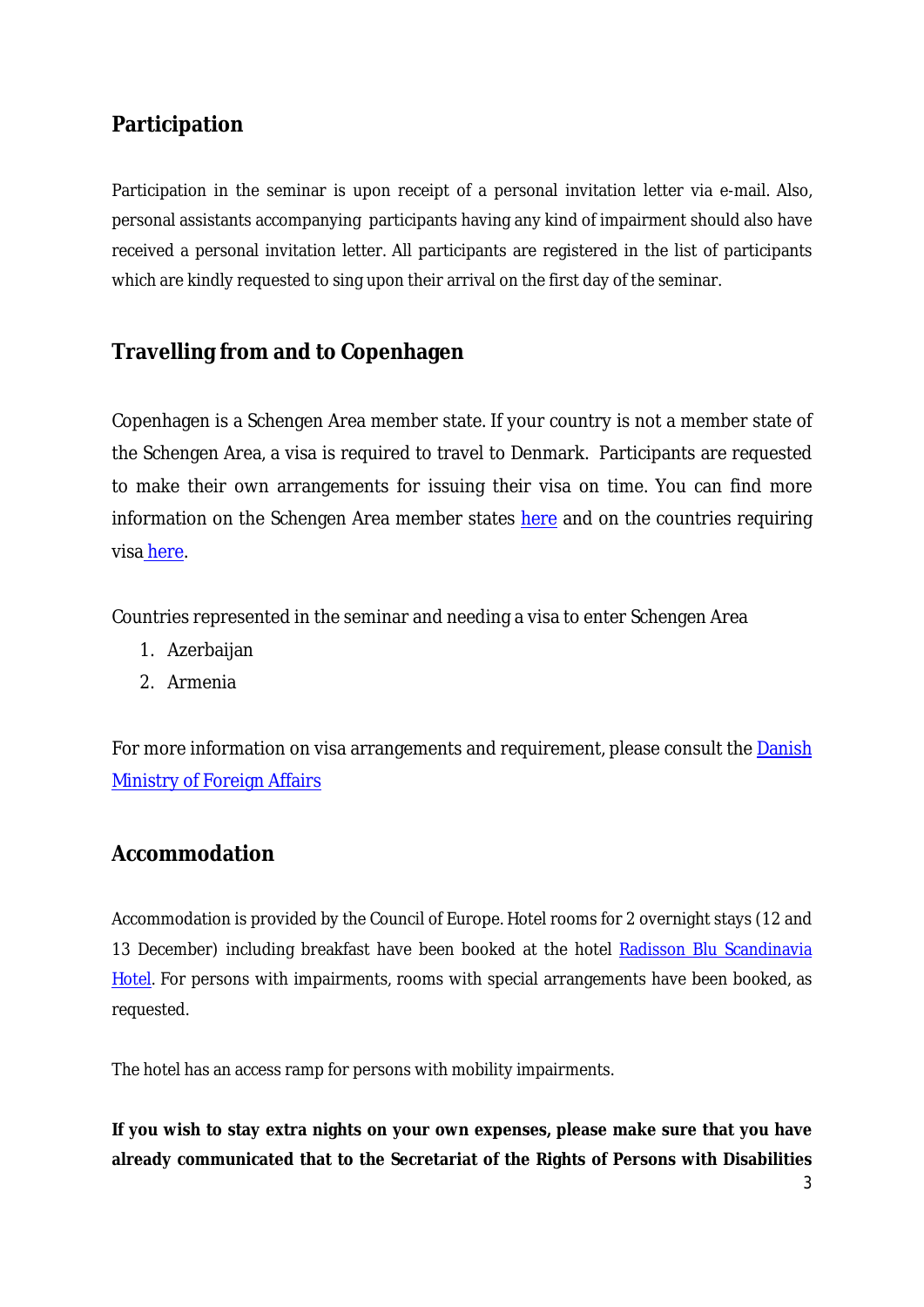**Unit of the Council of Europe (evrydiki.tseliou@coe.int) in order that your booking to be made accordingly.** 

**Radisson Blu Scandinavia Hotel** Amager Boulevard 70 2300 Copenhagen, Denmark E-mail: [info.cphza@radissonblu.com](mailto:info.cphza@radissonblu.com) Tel: +45 3396 5000

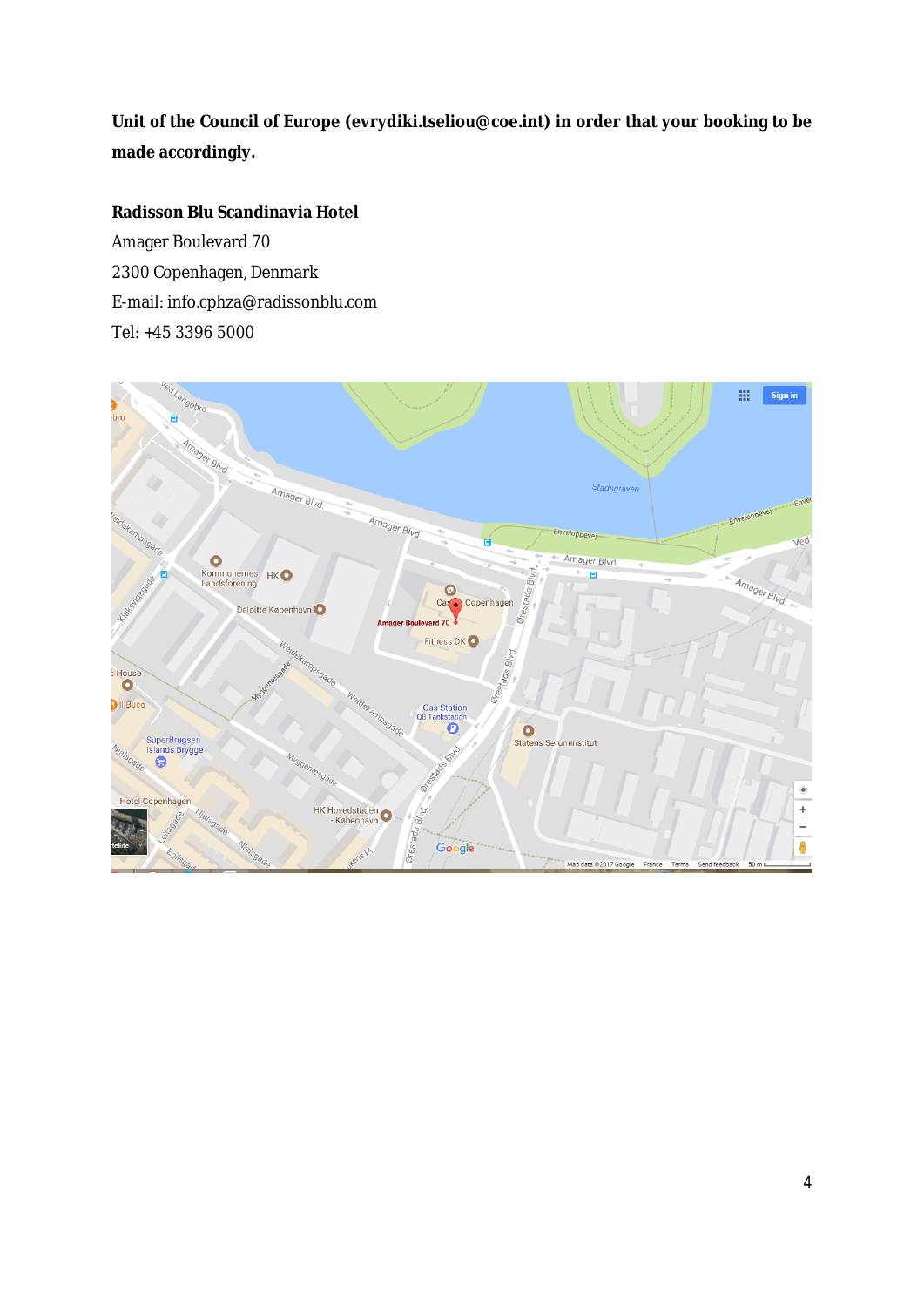# <span id="page-4-0"></span>**Getting to the hotel from Copenhagen airport**

## **Radisson Blu Scandinavia Hotel**

### **Metro**

Enter the metro station from Terminal 3. Take the metro M2 to Christianshavn Station, where you change to metro M1. Get off at Islands Brygge Station. The hotel is a 5 minute walk away.

### **Bus**

Take bus 5A towards Husum Torv and get off at Ørestads Boulevard. The trip will take approximately 30 minutes from the airport.

### **Taxi**

Private taxis are widely available right outside the airport. The trip by taxi takes approximately 15 minutes but allow more time during rush hour.

*NB: Please consider that taxis are not reimbursed. The per diem/daily allowances are provided to you in order to allow you to meet your daily expenses (transport, meals, etc.) during your stay in Copenhagen.* 

**In case you need special assistance for your transport from the airport to the hotel, please let the Secretariat know it in advance by e-mail ([evrydiki.tseliou@coe.int\)](mailto:evrydiki.tseliou@coe.int)**

Danish authorities will provide a special transport for only persons with disabilities and their accompanying persons from and to the airport.

### **Bus and metro tickets**

### **City Pass**

The City Pass gives you unlimited access to buses, trains, metro and harbour buses in zones 1 - 4, which includes the centre of Copenhagen and to and from the airport. An adult 24-hour City Pass costs **DKK 80** and an adult 72-hour City Pass costs **DKK 200 Single tickets** 

Zone tickets cost between **DKK 24 (for 2 zones)** and **DKK 108 (for all zones).** 2 zones will cover most travel in Copenhagen city centre, whereas an all zone ticket will get you to Elsinore,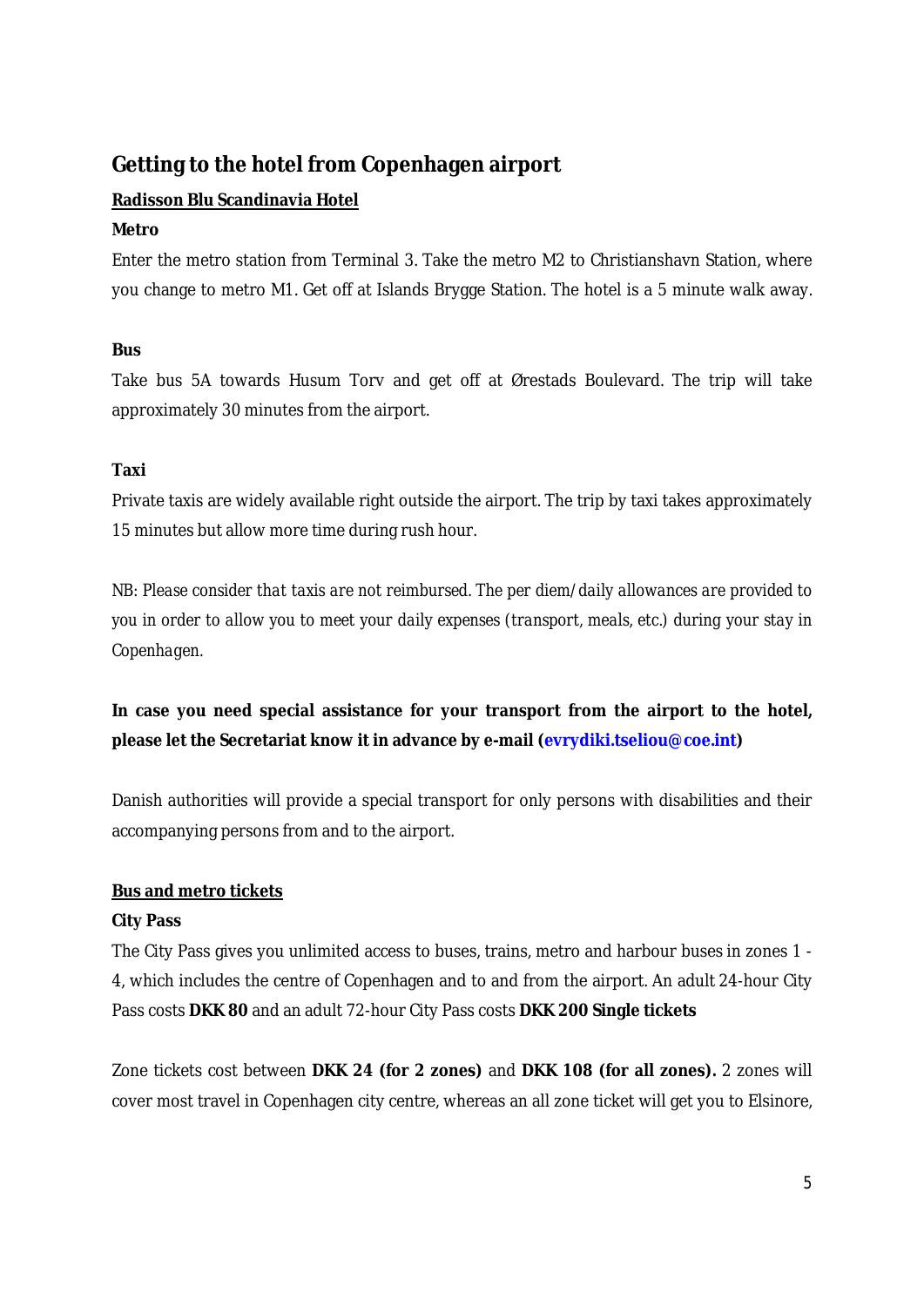Roskilde or Frederikssund in the capital region. 2 and 3 zone tickets are valid for one hour. 4, 5 and 6 zone tickets are valid for an hour and a half. 7, 8 and 9 zone tickets are valid for two hours. Please find more information about Copenhagen city transport [here](http://www.visitcopenhagen.com/copenhagen/transportation/tickets-prices)

## <span id="page-5-0"></span>**Getting from the hotels to the seminar venue**

The seminar will take place at the Eigtved Pakhus (Strandgade 25G, 1401 København K, Denmark), a venue run by the Danish Ministry of Foreign Affairs.

Danish authorities will provide buses and special transport for persons with disabilities to and from the venue of the seminar.



## <span id="page-5-1"></span>**Meals**

Lunch will be provided to the participants during the lunch break of the first day of the seminar. Moreover, at the end of the first day, the Danish Ministry for Children and Social Affairs is pleased to invite you for cocktails and dinner at the seminar venue.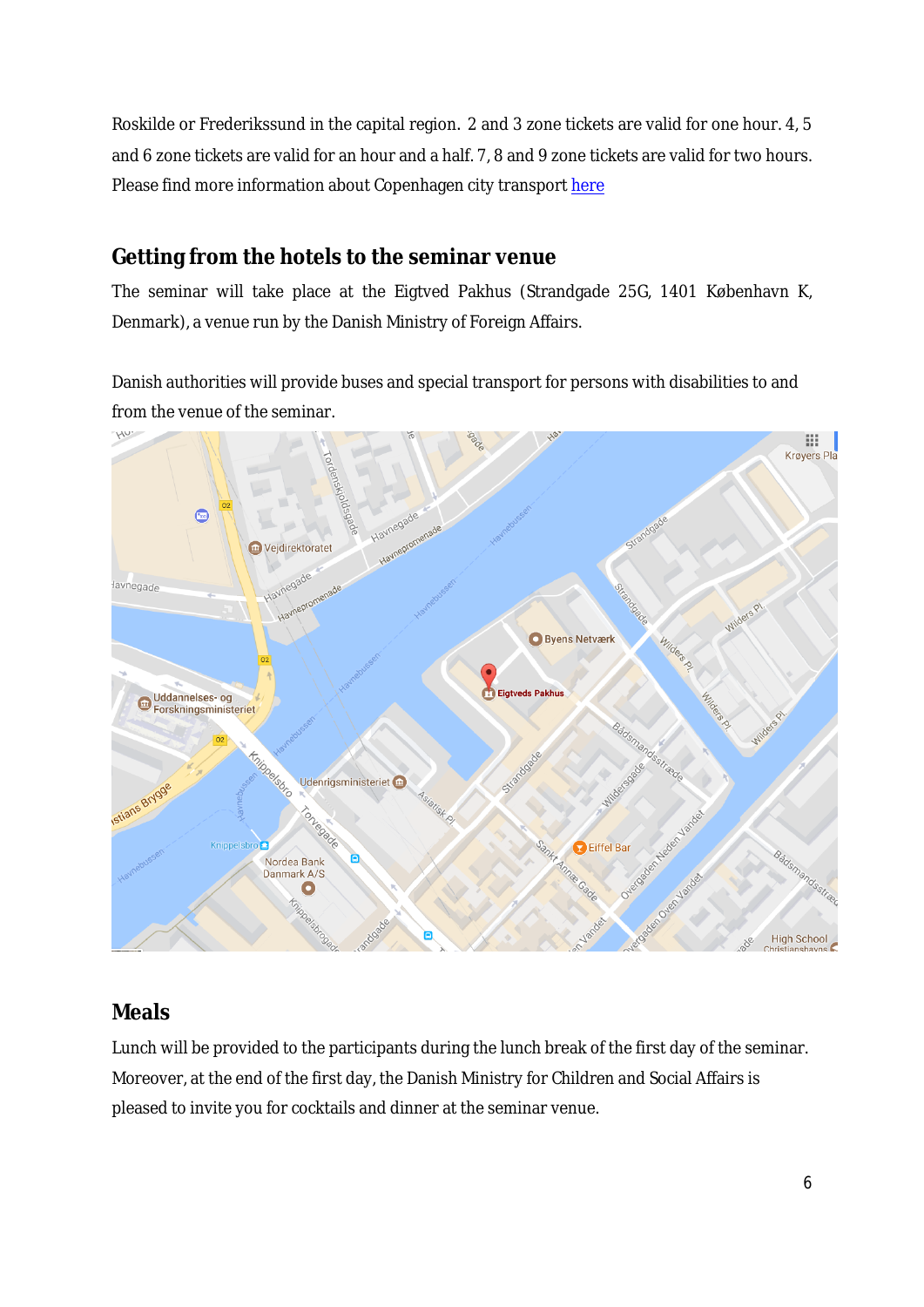**In case of dietary preferences or food allergies, please inform the Secretariat as soon as possible.** 

## <span id="page-6-0"></span>**Reimbursement of travel and per diem expenses**

Prepaid tickets have been booked for the participants. In case of personally booked tickets, participants are kindly requested to send by e-mail to the Secretariat (the confirmation e-mail received from the airline company or travel agency upon the booking of their ticket as well as their travel information). The travel expenses will be reimbursed via bank transfer to the indicated bank account that participant provided to the Secretariat.

Per diem expenses will also be reimbursed via bank transfer to the indicated bank account that participant provided to the Secretariat and they are calculated according to the working period (dates of seminar) and the arrival and departure dates and hours of the participant from and to his/her home address to the seminar venue. In case of experts, the daily allowance is an already fixed amount.

**Attention: For the reimbursement of the travel and per diem expenses, all participants should have provided their banking details to Secretariat (via e-mail) by filling in the special form already sent to them and to sign in the list of presence at the first day of the seminar.**

**Moreover, participants are kindly requested to forward back via e-mail the attached OM reimbursement forms that will be sent to them with the mention "I agree".** 

**Please provide to the Secretariat all required information for the reimbursement of your travel and per diem expenses as soon as possible, in order that reimbursement will be arranged accordingly.** 

## <span id="page-6-1"></span>**Useful information and telephone numbers**

#### **[Copenhagen International Airport](https://www.cph.dk/en/)**

Customer service: +45 32 31 32 31 or via the [available on-line form](http://www.customerservice.cph.dk/?cf=1&l=en_US)

#### Available services for persons with disabilities

[Assistance Centre:](https://www.cph.dk/en/practical/travelers-with-disabilities/Assistance-Centre/)

Waiting room for PRMs in transit or waiting for assistance.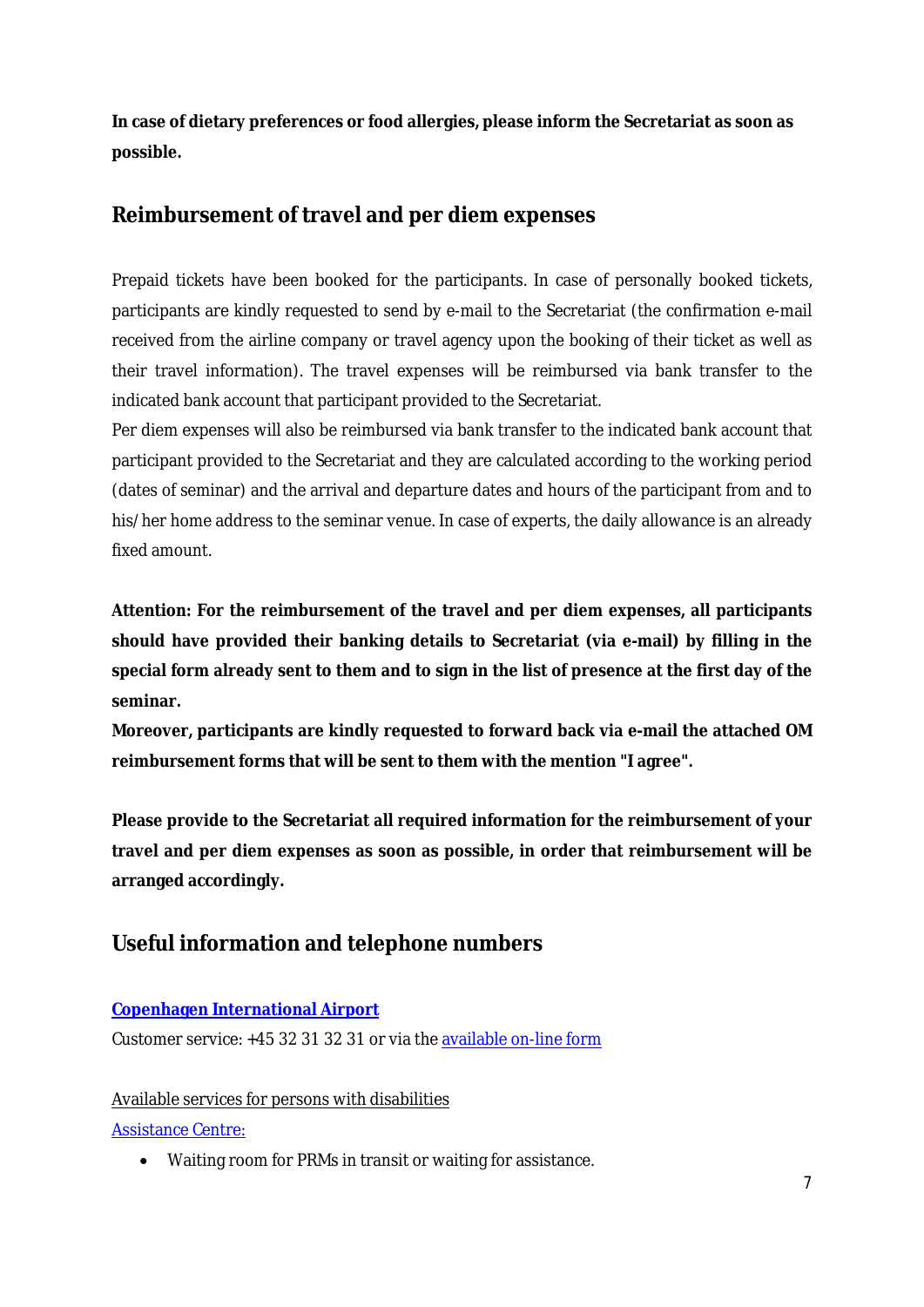- Toilet facilities (toilet, wash basin, shower, bench)
- Rest cabin

Please find more information on available services [here](https://www.cph.dk/en/practical/travelers-with-disabilities/Assistance-Centre/)

#### **Emergency numbers**

#### **Police:**

112 is the national emergency number to be used if:

- An accident, a serious crime or a fire has occurred
- There is a danger to life, property or the environment
- There is an urgent need for policing, ambulance, fire services or environmental preparedness.

114 is the police service number to be used if:

- You want to report a crime where there is no urgent need for police raid
- You need information or guidance on eg. permits or similar issued by the police
- You have information or tips to the police about a crime or the like

#### **Medical Service/First aid**

112 is the national emergency number to be used if:

- An accident, a serious crime or a fire has occurred
- There is a danger to life, property or the environment
- There is an urgent need for policing, ambulance, fire services or environmental preparedness.

**Taxis**  Taxa 4x35 – +45 35353535 Dantaxi – +45 48484848

**Venue**  Eigtved Pakhus (Strandgade 25G, 1401 København K, Denmark) Tel: +45 33 92 16 01

#### **General Information**

**Time zone**: Central European Time (GMT+1)

**Average temperature in Copenhagen in December**: 0-4 °C.

**Language**s: Danish but also majority of population speaks English

**International dial code for Denmark**: +45